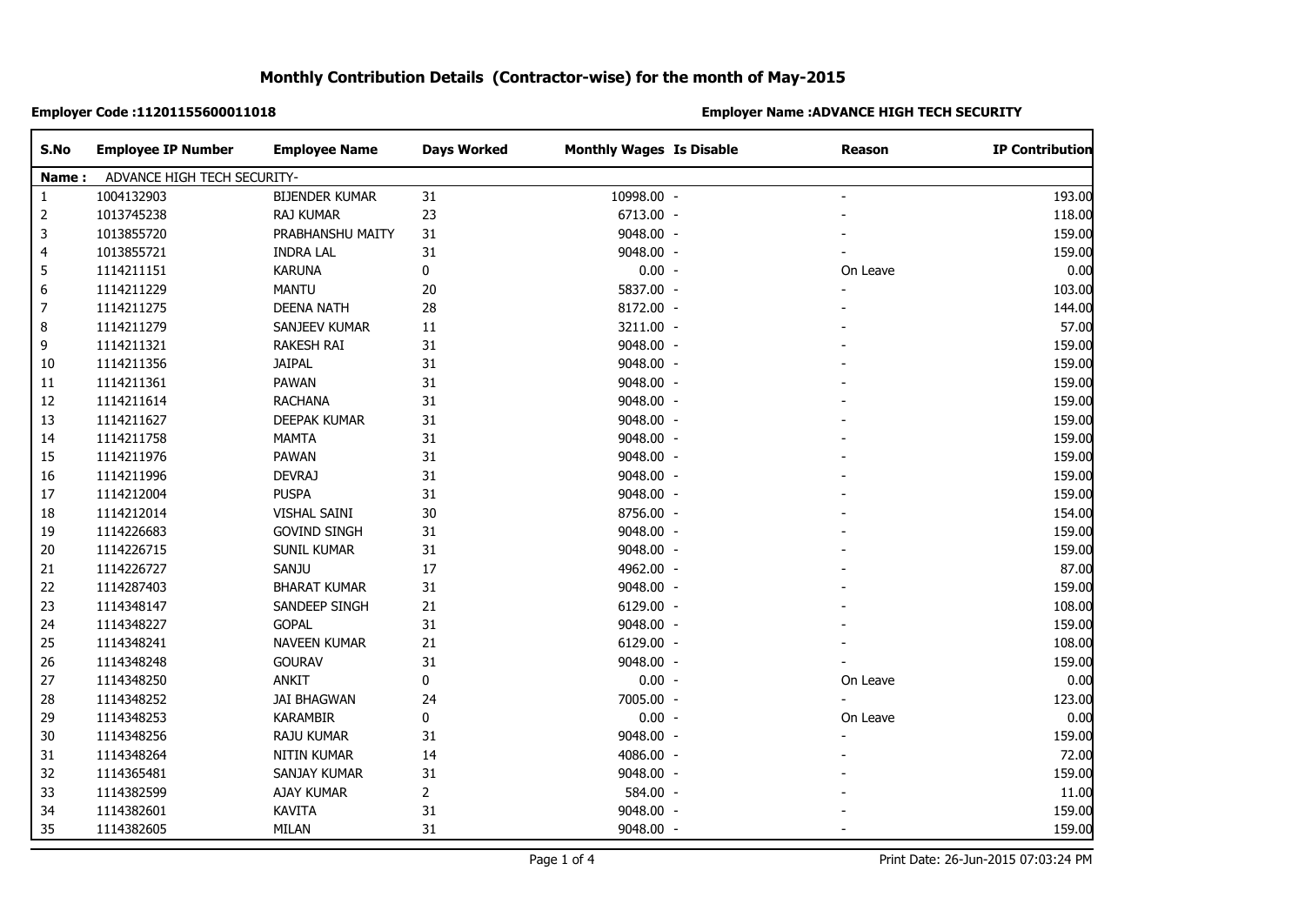### **Employer Code :11201155600011018 Employer Name :ADVANCE HIGH TECH SECURITY**

| S.No | <b>Employee IP Number</b> | <b>Employee Name</b>  | <b>Days Worked</b> | <b>Monthly Wages Is Disable</b> | <b>Reason</b>  | <b>IP Contribution</b> |
|------|---------------------------|-----------------------|--------------------|---------------------------------|----------------|------------------------|
| 36   | 1114382611                | NARENDRA SINGH        | 31                 | 9048.00 -                       |                | 159.00                 |
| 37   | 1114400419                | <b>PARDEEP</b>        | 31                 | 9048.00 -                       |                | 159.00                 |
| 38   | 1114400425                | <b>ROHIT</b>          | 31                 | 9048.00 -                       |                | 159.00                 |
| 39   | 1114424025                | <b>ARUN KUMAR</b>     | 31                 | 9048.00 -                       |                | 159.00                 |
| 40   | 1114424030                | <b>RAJESH</b>         | 31                 | 9048.00 -                       |                | 159.00                 |
| 41   | 1114424032                | <b>DEEPAK</b>         | 31                 | 9048.00 -                       |                | 159.00                 |
| 42   | 1114424033                | DHARMENDER KUMAR S 31 |                    | 9048.00 -                       |                | 159.00                 |
| 43   | 1114424036                | SAIYAD GULAM ANWAR 31 |                    | 9048.00 -                       |                | 159.00                 |
| 44   | 1114438857                | SEEMA KARWA           | 30                 | 8756.00 -                       |                | 154.00                 |
| 45   | 1114444384                | <b>BRIJENDER</b>      | 23                 | 6713.00 -                       |                | 118.00                 |
| 46   | 1114444388                | RAJMANGAL             | 31                 | 9048.00 -                       |                | 159.00                 |
| 47   | 1114444389                | <b>VINOD KUMAR</b>    | 27                 | 7881.00 -                       |                | 138.00                 |
| 48   | 1114444393                | MD SAJJAD             | 31                 | 9048.00 -                       |                | 159.00                 |
| 49   | 1114444405                | <b>SUNIL</b>          | 10                 | 2919.00 -                       |                | 52.00                  |
| 50   | 1114461338                | SUNIL KUMAR           | 4                  | 1733.00 -                       |                | 31.00                  |
| 51   | 1114461342                | PAWAN KUMAR           | 31                 | 9048.00 -                       |                | 159.00                 |
| 52   | 1114461361                | DEEPALI               | 31                 | 9048.00 -                       |                | 159.00                 |
| 53   | 1114482824                | <b>CHAIN SINGH</b>    | 26                 | 10010.00 -                      |                | 176.00                 |
| 54   | 1114482854                | MUKESH KUMAR          | 3                  | 876.00 -                        |                | 16.00                  |
| 55   | 1114497425                | HIMANSHU MANRAL       | 15                 | 4378.00 -                       |                | 77.00                  |
| 56   | 1114498748                | RANI DEVI             | $31\,$             | 9048.00 -                       |                | 159.00                 |
| 57   | 1114498856                | <b>BYAS YADAV</b>     | 31                 | 9526.00 -                       |                | 167.00                 |
| 58   | 1114513377                | SANDEEP               | 28                 | 8172.00 -                       |                | 144.00                 |
| 59   | 1114513383                | TRUN KUMAR MATHUR     | 31                 | 9048.00 -                       |                | 159.00                 |
| 60   | 1114513387                | <b>NEHA</b>           | $20\,$             | 5983.00 -                       |                | 105.00                 |
| 61   | 1114513390                | <b>NISHA</b>          | 0                  | $0.00 -$                        | On Leave       | 0.00                   |
| 62   | 1114524402                | PINKI                 | 31                 | 9048.00 -                       | ÷.             | 159.00                 |
| 63   | 1114524410                | <b>RAGHUVIR SAH</b>   | 0                  | $0.00 -$                        | On Leave       | 0.00                   |
| 64   | 1114524419                | LAXMAN KUMAR          | $\pmb{0}$          | $0.00 -$                        | On Leave       | 0.00                   |
| 65   | 1114531145                | POONAM MISHRA         | 31                 | 9048.00 -                       | $\blacksquare$ | 159.00                 |
| 66   | 1114531148                | MANJU DEVI            | 31                 | 9048.00 -                       |                | 159.00                 |
| 67   | 1114531150                | <b>SUMIT</b>          | 31                 | 9048.00 -                       |                | 159.00                 |
| 68   | 1114558725                | AJIT KUMAR GUPTA      | 31                 | 9048.00 -                       |                | 159.00                 |
| 69   | 1114558729                | MANTU KUMAR GUPTA     | 31                 | 9048.00 -                       |                | 159.00                 |
| 70   | 1114558736                | <b>ROHINI</b>         | 31                 | 9048.00 -                       |                | 159.00                 |
| 71   | 1114558740                | <b>KAMAL</b>          | $\pmb{0}$          | $0.00 -$                        | On Leave       | 0.00                   |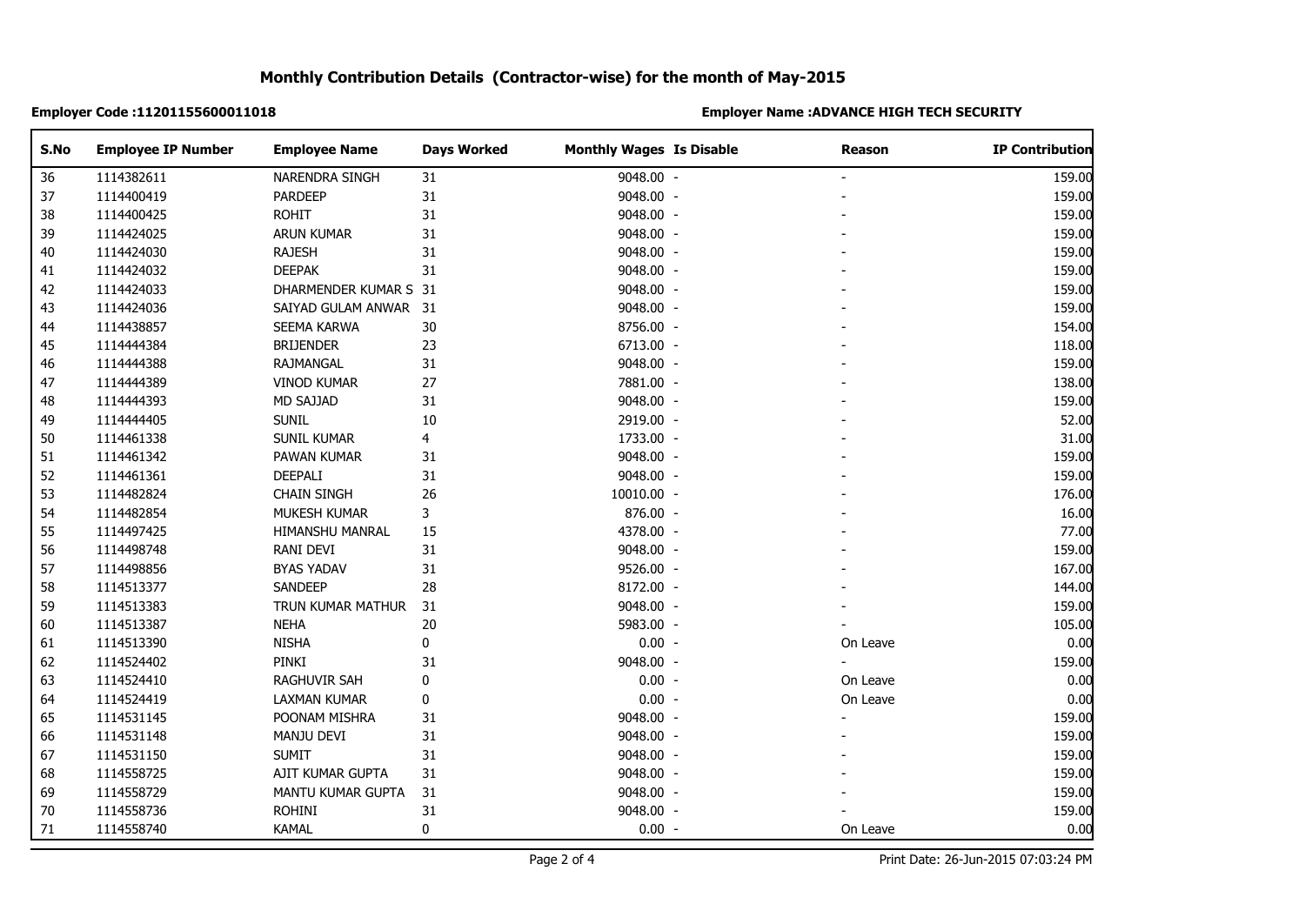### **Employer Code :11201155600011018 Employer Name :ADVANCE HIGH TECH SECURITY**

| S.No | <b>Employee IP Number</b> | <b>Employee Name</b>  | <b>Days Worked</b> | <b>Monthly Wages Is Disable</b> | Reason         | <b>IP Contribution</b> |
|------|---------------------------|-----------------------|--------------------|---------------------------------|----------------|------------------------|
| 72   | 1114558742                | PREM CHAND            | 31                 | 9048.00 -                       |                | 159.00                 |
| 73   | 1114558744                | PINTOO MANDAL         | $31\,$             | 9048.00 -                       |                | 159.00                 |
| 74   | 1114575863                | AMIT NEGI             | 31                 | 9048.00 -                       |                | 159.00                 |
| 75   | 1114575868                | PARVEEN KUMAR         | 0                  | $0.00 -$                        | On Leave       | 0.00                   |
| 76   | 1114575874                | USHMAN AHMAD          | 31                 | 9048.00 -                       | $\blacksquare$ | 159.00                 |
| 77   | 1114575877                | NIRBHAY SHUKLA        | 31                 | 9048.00 -                       |                | 159.00                 |
| 78   | 1114575880                | <b>DILIP KUMAR</b>    | 14                 | 4086.00 -                       |                | 72.00                  |
| 79   | 1114575889                | SUNEEL KUMAR          | $\overline{7}$     | 2043.00 -                       |                | 36.00                  |
| 80   | 1114575892                | AMAR                  | 28                 | 8172.00 -                       |                | 144.00                 |
| 81   | 1114575895                | ROOPESH MANDAL        | 31                 | 9048.00 -                       |                | 159.00                 |
| 82   | 1114583171                | <b>UMESH</b>          | 31                 | 9048.00 -                       |                | 159.00                 |
| 83   | 1114591615                | <b>BADDI KUMAR</b>    | 29                 | 11358.00 -                      |                | 199.00                 |
| 84   | 1114591616                | SATYAM SINGH          | 30                 | 11550.00 -                      |                | 203.00                 |
| 85   | 1114591617                | <b>MANISH</b>         | 31                 | 13475.00 -                      |                | 236.00                 |
| 86   | 1114591619                | SATYA BRATA PATRA     | 30                 | 11550.00 -                      |                | 203.00                 |
| 87   | 1114591620                | PREM JAISWAL          | 30                 | 11550.00 -                      |                | 203.00                 |
| 88   | 1114591621                | PREM CHANDRA          | $30\,$             | 11550.00 -                      |                | 203.00                 |
| 89   | 1114591622                | MEGH SHYAM            | 26                 | 10010.00 -                      |                | 176.00                 |
| 90   | 1114591623                | PRITHVI RAJ           | 27                 | 7655.00 -                       |                | 134.00                 |
| 91   | 1114591624                | SHYAM                 | $30\,$             | 11522.00 -                      |                | 202.00                 |
| 92   | 1114591625                | <b>LALLA BABU</b>     | 30                 | 11522.00 -                      |                | 202.00                 |
| 93   | 1114591626                | RANJEET SAHU          | 26                 | 5813.00 -                       |                | 102.00                 |
| 94   | 1114591627                | <b>DHEERAJ</b>        | $10\,$             | 2236.00 -                       |                | 40.00                  |
| 95   | 1114591628                | RAGHUVENDRA SINGH     | 31                 | 12898.00 -                      |                | 226.00                 |
| 96   | 1114591629                | SARWAJIT RAM          | $20\,$             | 7700.00 -                       |                | 135.00                 |
| 97   | 1114591630                | HARI GOVIND           | 17                 | 4962.00 -                       |                | 87.00                  |
| 98   | 1114591631                | <b>KAPIL</b>          | $18\,$             | 5254.00 -                       |                | 92.00                  |
| 99   | 1114591632                | <b>RANJAN</b>         | 16                 | 4670.00 -                       |                | 82.00                  |
| 100  | 1114591633                | RAJA RAM              | 18                 | 5254.00 -                       |                | 92.00                  |
| 101  | 1114591634                | SONU                  | 21                 | 6129.00 -                       |                | 108.00                 |
| 102  | 1114591635                | <b>KRISHNA NANDAN</b> | 15                 | 5775.00 -                       |                | 102.00                 |
| 103  | 1114591636                | M R JHA               | 15                 | 5775.00 -                       |                | 102.00                 |
| 104  | 1114591637                | <b>SUMIT</b>          | 14                 | 4086.00 -                       |                | 72.00                  |
| 105  | 1114591639                | PIYUSH                | 13                 | 5005.00 -                       |                | 88.00                  |
| 106  | 1114591640                | AMIT                  | 9                  | 3465.00 -                       |                | 61.00                  |
| 107  | 1114591641                | HAZRA SUSHANTA        | 12                 | 2683.00 -                       |                | 47.00                  |